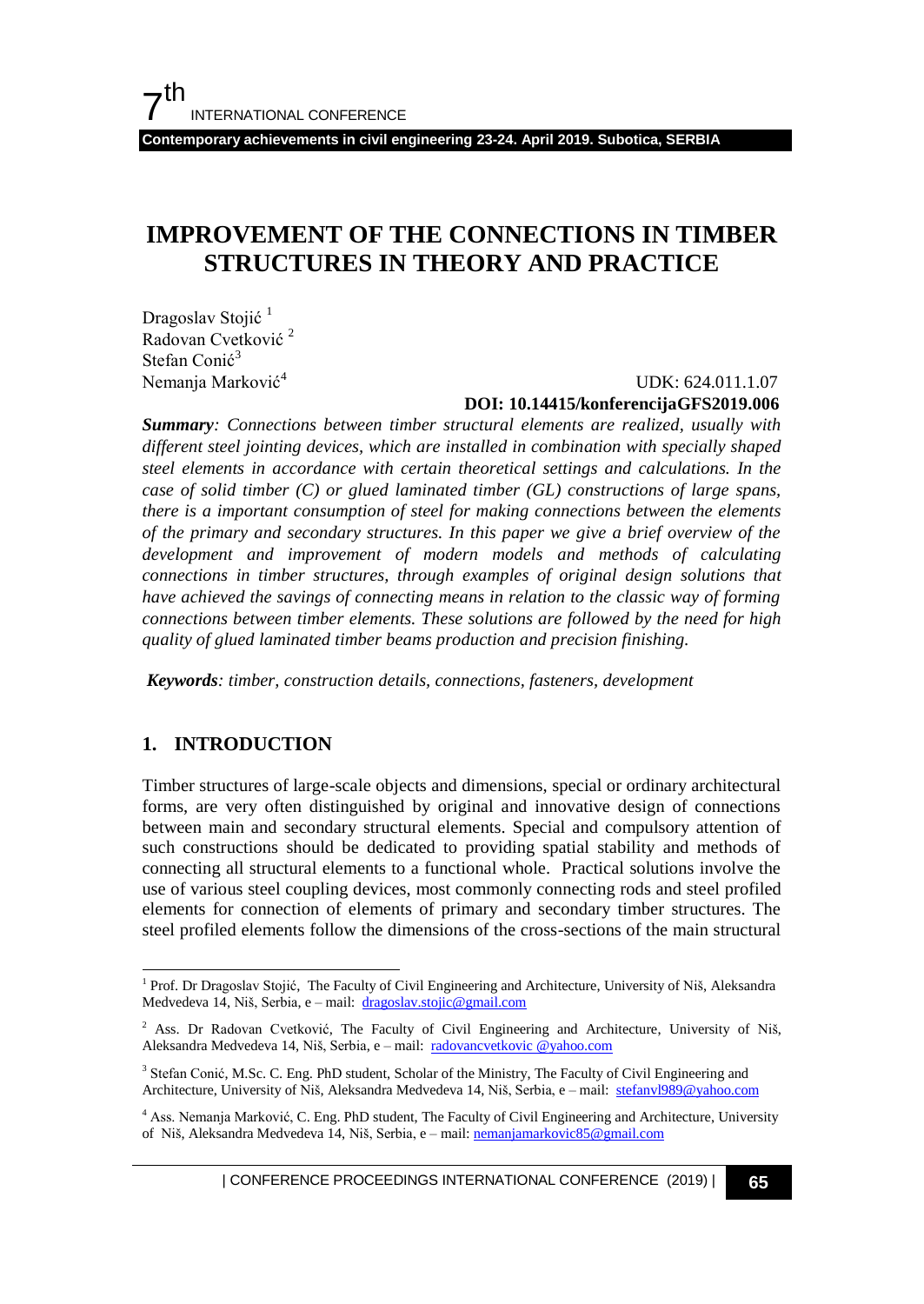# $\overline{7}$ . МЕЂУНАРОДНА КОНФЕРЕНЦИЈА

### **Савремена достигнућа у грађевинарству 23-24. април 2019. Суботица, СРБИЈА**

elements and are dimensions are determined to the boundary load, but also according to the needs of shaping the connection itself and the optimal criteria for the installation of coupling means. The thickness of the bonding steel plates for the construction of supports, specially designed steel elements for connecting beams and columns, rafters and beams, of course in the load function, may be up to 30mm. In the overall cost of construction cost, depending on the global design, steel profiled elements necessary for the connection of timber structural elements participate with a certain part. Based on our design experience, based on sports and industrial halls projects up to 2000m<sup>2</sup> of the covered area, in comparison with the total cost of the construction cost, the steel, participates with a part which may be up to 20%.

In some of our projects of recent date, in order to reduce the participation of steel fittings in the connections of timber construction elements, we have created special connection solutions based on:

- special "carpentry" design of finishing parts of timber construction elements,
- application of fasteners, in particular self-rotating screws of a certain diameter,
- optimal utilization of normal and shear stresses in the support zones, zones of connection of the timber elements of the secondary and primary structures,
- methods of coupling type timber-timber with minimal use of constructional connecting means,
- change of the static system of the elements of the secondary roof structure: the static model of the simple beam is replaced by the model of the continuous beam.
- the spatial stability provided by the elements of the full cross-section, the corresponding stiffness and the timber as the basic material.

In the continuation of the work, we have provided the elements of the calculation of fasteners according to Johansen's theory, with the intent to specifically emphasize the importance and application of self-compacting screws in efforts to reduce the use of classic steel fittings in timber constructions, the overview of the original details of the connections from our design practice and the table overview of the quantity of steel fittings in conventional solutions in relation to our solutions.

### **2. DESIGN OF FASTENERS ACCORDING TO JOHANSEN'S THEORY**

This part of work deals with design methods and procedures for determination of load bearing capacity bar-shaped connectors (fasteners), very often used as element connecting element in timber structures. Here will be given needed equations and rules for calculation load bearing capacity of dowel and bolts (fasteners) used for connecting main and secondary girders of a structure.

The procedure will be exposed and explained according to the new-fashioned methods collected as set of Euro-norms in Eurocode 5.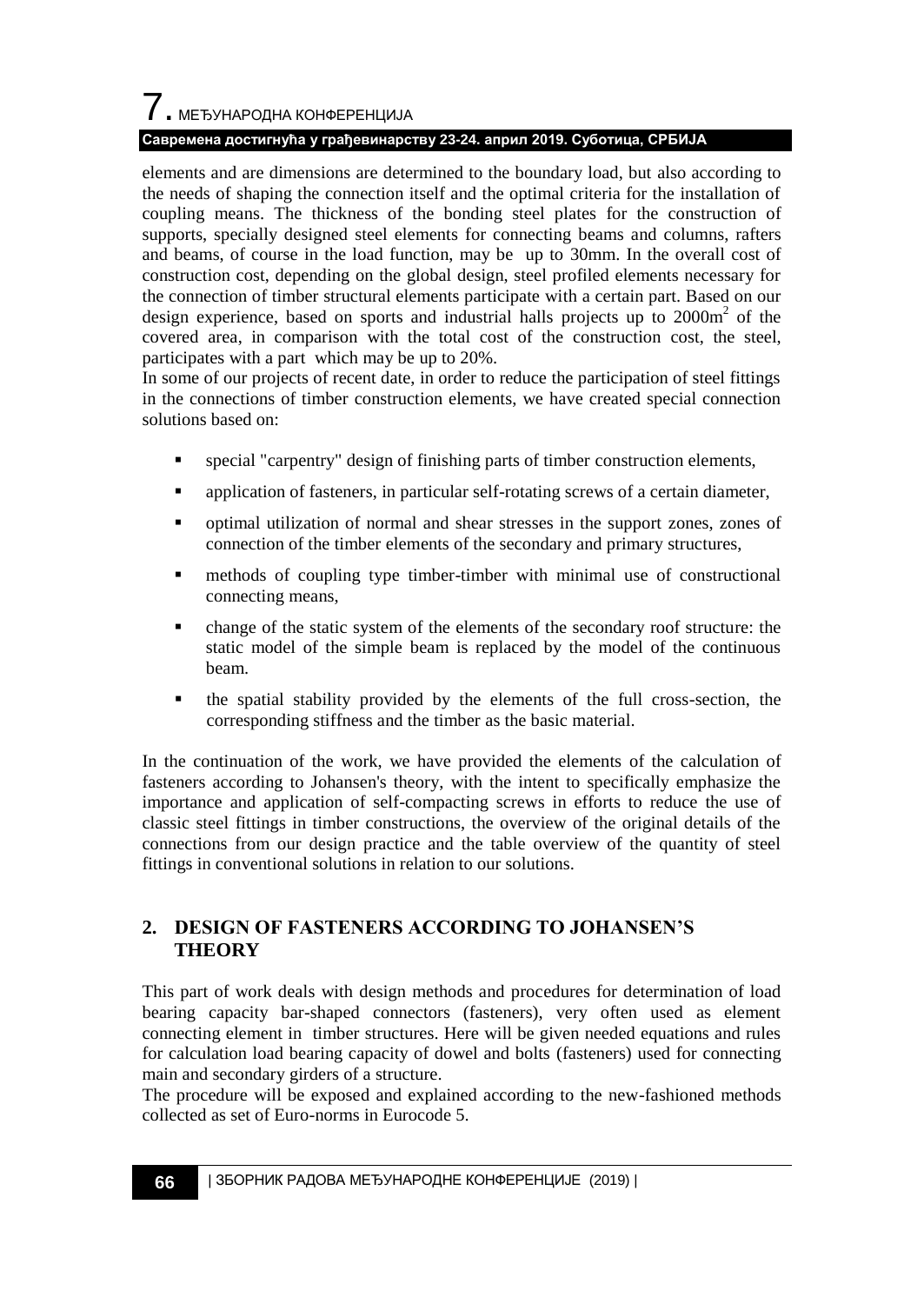## $7<sup>th</sup>$ INTERNATIONAL CONFERENCE

### **Contemporary achievements in civil engineering 23-24. April 2019. Subotica, SERBIA**

Therefore, the load bearing capacity of connections with dowel type fasteners like bolts, dowels and nails determined according to Johansen theory, depends on the geometry of connection, the bending resistance of the dowel and the embedding strength of the timber.

For the bending resistance of the dowel Johansen assumed the elastic moment capacity of the dowel"s cross-section.

The design equations in Eurocode 5, derived from Johansen"s work are based on a rigid plastic behaviour of the dowel under bending moments and the timber under embedding stresses and take into account the plastic moment capacity of the dowel.

Three different possible failure modes are possible for timber-timber connections in double shear (figure 1.)



*Figure 1. Failure modes (FM) for timber-timber connections in double shear*

Failure mode 1 (FM 1) corresponds to the embedding failure of the middle or side member, respectively. In failure modes 2 and 3, apart from the embedding strength of the timber, the bending capacity of the fastener is reached. Failure modes 2 and 3 of dowels loaded in double shear correspond to identical failure modes of dowels loaded in single shear.

According to EN 409 the yield moment of a fasteners is determined at a bending angle of  $45<sup>0</sup>$  for such a large bending angle, the whole cross-section of the fastener is assumed to be under plastic strain. For bending angles below  $45^{\circ}$  only the outer areas of the crosssection of a fastener are deformed plastically.

For the load-bearing capacity of a fasteners is determined according to EN 26891, the connection strength is defined as the maximum load before a deformation of  $\delta=15$ mm parallel to the load direction reached. The large number of connections tested show that in most cases failure modes 2 and 3 occurred and the bending angles were significantly below  $\alpha = 45^\circ$ .

It means that the plastic moment capacity of the dowel was not attained in the connection, namely, dowel"s cross-section were only partially plasticised. Further, it means lower bending capacity and consequently, lower connection strength values. Therefore, if a deformation limit of *15mm* is assumed for connection the effective bending capacity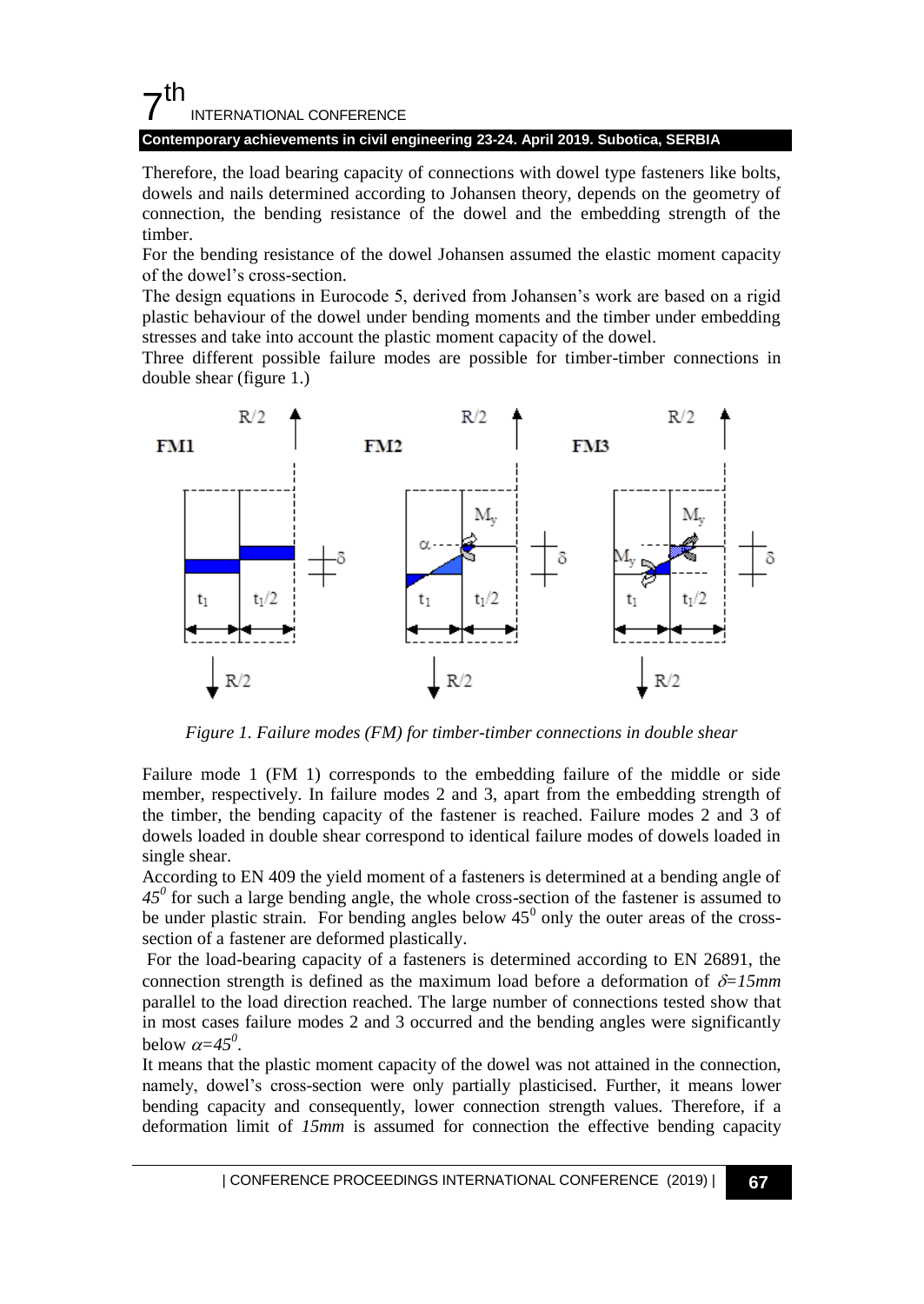# 7. МЕЂУНАРОДНА КОНФЕРЕНЦИЈА

### **Савремена достигнућа у грађевинарству 23-24. април 2019. Суботица, СРБИЈА**

depends on the yield strength of the fastener material, the fastener diameter and the shape of the moment-angle diagram of the fastener shown on the figure 2.

Moment-angle-diagram evaluated on the base bending test different fasteners. Since the shape of  $M(\alpha)$  is very similar for different fastener diameters *d*, mean curve  $M(\alpha)$  was determined and approximated by an exponential function of  $\alpha$  expressed by equations:

$$
M(\alpha) = (0,866 + 0,00295\alpha) \cdot \left(1 - e^{\left(\frac{-0.248\alpha}{0.866}\right)}\right) \tag{1}
$$



*Figure 2. Mean normalised moment-angle-diagram of dowel–type fasteners and approximation*

The parameters influencing  $\alpha(d)$  depend on the fastener material and the embedding strength. For bolts, nails and dowels in predrilled holes the embedding strength is determined according to EN 383 as:

$$
f_{h,k} = 0.082(1 - 0.01d)\rho_k
$$
 (2)

The yield strength in bending  $f<sub>y</sub>$  according to Eurocode 5 is 80% of the tensile strength  $f_{u,k}$  of the steel grade used.

The equation for the yield moment for bolts and dowels given in Eurocode 5 too, has shape:

$$
M_{y,k} = 0,3f_{u,k} \cdot d^{2,6}
$$
 (3)

The yields moment of nails with circular cross section with a minimum wire tensile strength of  $600N/mm^2$  according to Eurocode 5 is: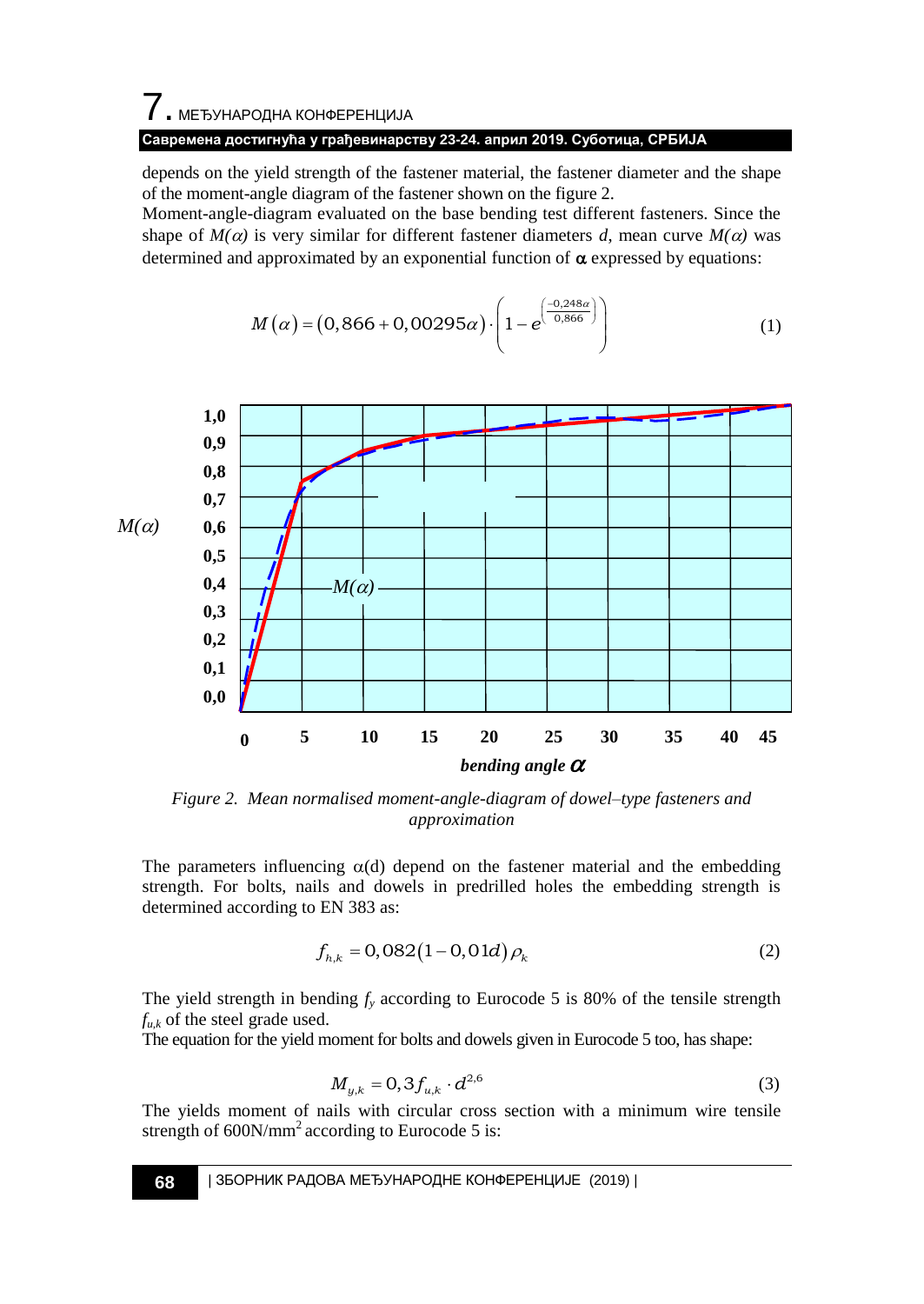**Contemporary achievements in civil engineering 23-24. April 2019. Subotica, SERBIA**

$$
M_{y,k} = 180 f_{u,k} \cdot d^{2,6} \tag{4}
$$

For the different types of fastener the function  $\alpha(d)$  can be determined resulting in minimum values of the bending angle  $\alpha$  with governing parameters which are conservatively chosen and resulting as maximum values for the steel tensile strength and minimum values for the characteristic density.

For connections with bolts or dowels, the tensile strength  $f_{v,k}$  is chosen as 1000 N/mm<sup>2</sup> and the characteristic density  $\rho_k$  as 350 kg/m<sup>3</sup>

Inserting these values in equation 3.4.1 results in a relation between the normalised moment and the fastener diameter *d*.

Multiplying  $M(\alpha(d))$  and the yield moment according to equation 3.4.7, we can get expression for the effective bending capacity of bolts and dowels for a deformation  $\delta = 15$ mm as fallow:

$$
M_{y,k} = 0,27 f_{u,k} \cdot d^{2,6}
$$
 (5)

where:

 $f_{u,k}$  fastener tensile strength in  $N/mm^2$ , *d* fastener diameter in *mm*.

Equation 3 for the bending capacity of bolts or dowels takes into account the decreasing bending angle with increasing fastener diameter.

On the basis of Johansen's ultimate load equations the load-bearing capacities of single and double shear timber-to-timber as well as steel-to-timber connections are derived. It is assumed that the fastener and the timber are ideal rigid-plastic materials.



*Figure 3. Single shear and double shear connections*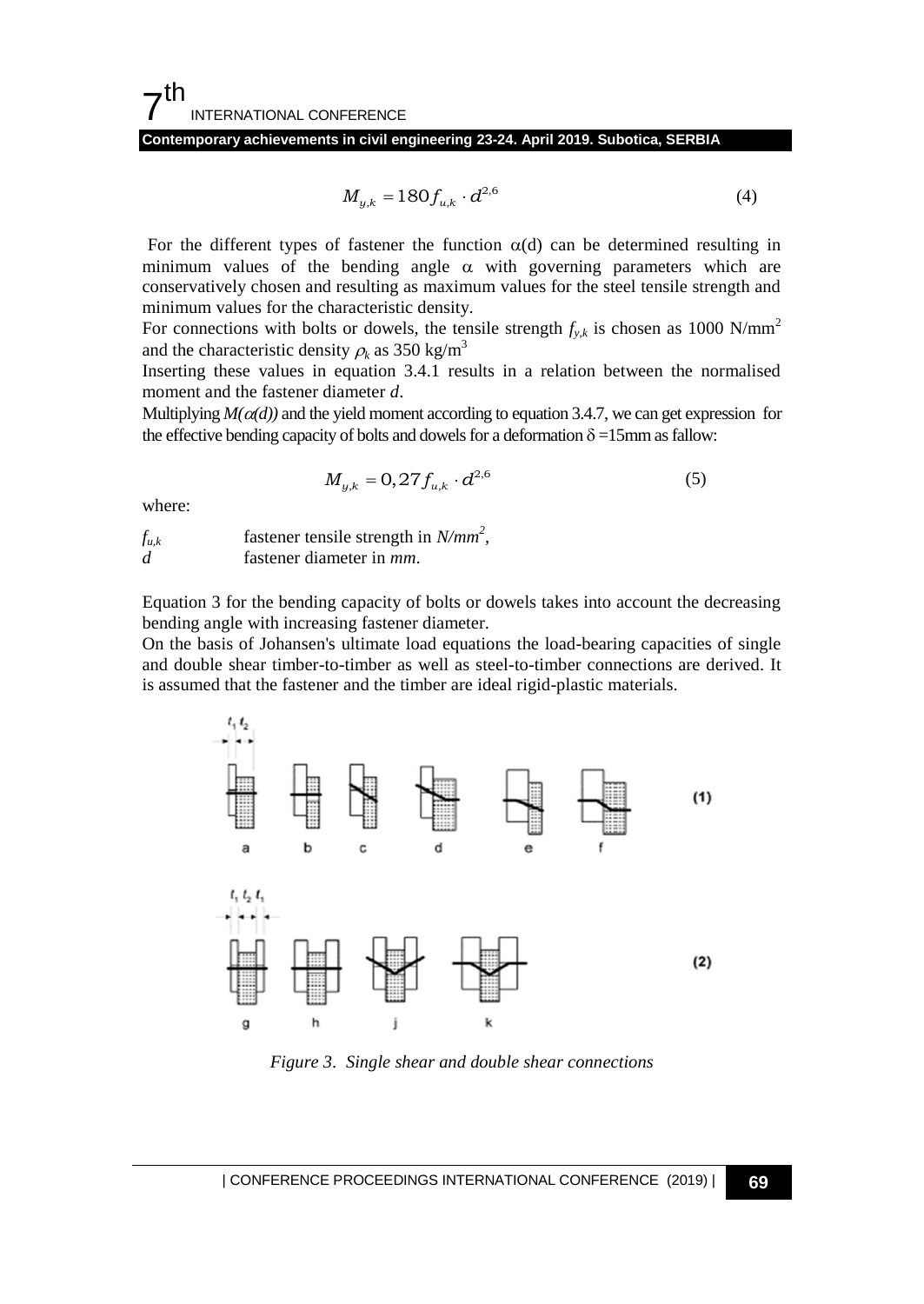# 7. МЕЂУНАРОДНА КОНФЕРЕНЦИЈА **Савремена достигнућа у грађевинарству 23-24. април 2019. Суботица, СРБИЈА**

For design value of load bearing capacity of the fastener per shear plane in single shear connection type timber-timber loaded perpendicular in relation to axe direction of the

fastener, it is necessary to take the lowest value calculated from fallowing expressions:\n
$$
\begin{cases}\nf_{h,1,d}t_1d \\
f_{h,2,d}t_2d\n\end{cases}
$$
\n(6a)\n(6b)

$$
\begin{vmatrix}\nI_{h,1,d}t_1d \\
I_{h,2,d}t_2d \\
\frac{f_{h,1,d}t_1d}{1+\beta} \left[ \sqrt{\beta + 2\beta^2 \left[ 1 + \frac{t_2}{t_1} + \left( \frac{t_2}{t_1} \right)^2 \right] + \beta^3 \left( \frac{t_2}{t_1} \right)^2} - \beta \left( 1 + \frac{t_2}{t_1} \right) \right] & (6c) \\
I_{1,1} \frac{f_{h,1,d}t_1d}{1+\beta} \left[ \sqrt{\beta (1+\beta) + \frac{4\beta (2+\beta)M_{y,d}}{1+\beta}} - \beta \right] & (6d)\n\end{vmatrix}
$$

$$
R_{d} = \min \left\{ 1 + \beta \left[ \sqrt{\frac{p^{\beta + 2p} \left[ \frac{1}{r} + \frac{1}{r} \left( t_1 \right) \right]^{1/p} \left( t_1 \right)}{1 + \frac{f_{h,1,d}t_1 d}{2 + \beta}} \left[ \sqrt{2\beta (1 + \beta) + \frac{4\beta (2 + \beta) M_{y,d}}{f_{h,1,d} dt_1^2}} - \beta \right] \right\}
$$
(6d)  

$$
1 + \frac{f_{h,1,d}t_2 d}{2 + \beta} \left[ \sqrt{2\beta (1 + \beta) + \frac{4\beta (1 + 2\beta) M_{y,d}}{f_{h,1,d} dt_1^2}} - \beta \right]
$$
(6e)

$$
\begin{bmatrix}\n1, 1 & \frac{1}{2+\beta} \left[ \sqrt{\frac{2\beta(1+\beta) + \frac{1}{\beta_{h,1,d} dt_1^2} - \beta}{f_{h,1,d} dt_1^2}} - \beta \right] \\
1, 1 & \frac{f_{h,1,d} t_2 d}{1 + 2\beta} \left[ \sqrt{2\beta^2 (1+\beta) + \frac{4\beta(1+2\beta) M_{y,d}}{f_{h,1,d} dt_2^2}} - \beta \right]\n\end{bmatrix}
$$
\n(6e)

$$
\begin{bmatrix}\n1+2\beta \left[\begin{matrix} \sqrt{2\beta} & f_{h,1,d}dt_2^2 & f_{h,1,d}dt_2 \\ 1,1\sqrt{\frac{2\beta}{1+\beta}}\sqrt{2M_{y,d}f_{h,1,d}dt} & & & \end{matrix}\right] \n\end{bmatrix}
$$
\n(6f)

For design value of load bearing capacity of the fastener per shear plane in double shear connection type timber-timber loaded perpendicular in relation to axe direction of the

fastener, it is necessary to take the lowest value calculated from fallowing expressions:\n
$$
\begin{cases}\nf_{h,1,d}t_1d \\
0, 5f_{h,2,d}t_2d\n\end{cases}
$$
\n(7a)

(7k)

$$
R_{d} = \min \left\{ 1, 1 \frac{f_{h,1,d}t_{1}d}{2+\beta} \left[ \sqrt{2\beta(1+\beta) + \frac{4\beta(2+\beta)M_{y,d}}{f_{h,1,d}dt_{1}^{2}}} - \beta \right] \right\}
$$
(7j)  

$$
1, 1 \sqrt{\frac{2\beta}{1+\beta}} \sqrt{2M_{y,d}f_{h,1,d}d}
$$
(7k)

The following notation is used:

| $t_1$ and $t_2$           | timber thickness.                                                  |  |  |  |  |
|---------------------------|--------------------------------------------------------------------|--|--|--|--|
| $f_{h,1,d}$ , $f_{h,2,d}$ | embedding strength corresponding to $t_1$ or $t_2$ , respectively, |  |  |  |  |
| $\beta$                   | relation $f_{h,2,d}$ / $f_{h,1,d}$ ,                               |  |  |  |  |
| d                         | fastener diameter,                                                 |  |  |  |  |
| $M_{y,d}$                 | fastener yield moment.                                             |  |  |  |  |

Design values of the embedded strengths  $f_{h,l,d}$  and  $f_{h,2,d}$  need to calculate according to fallowing equations: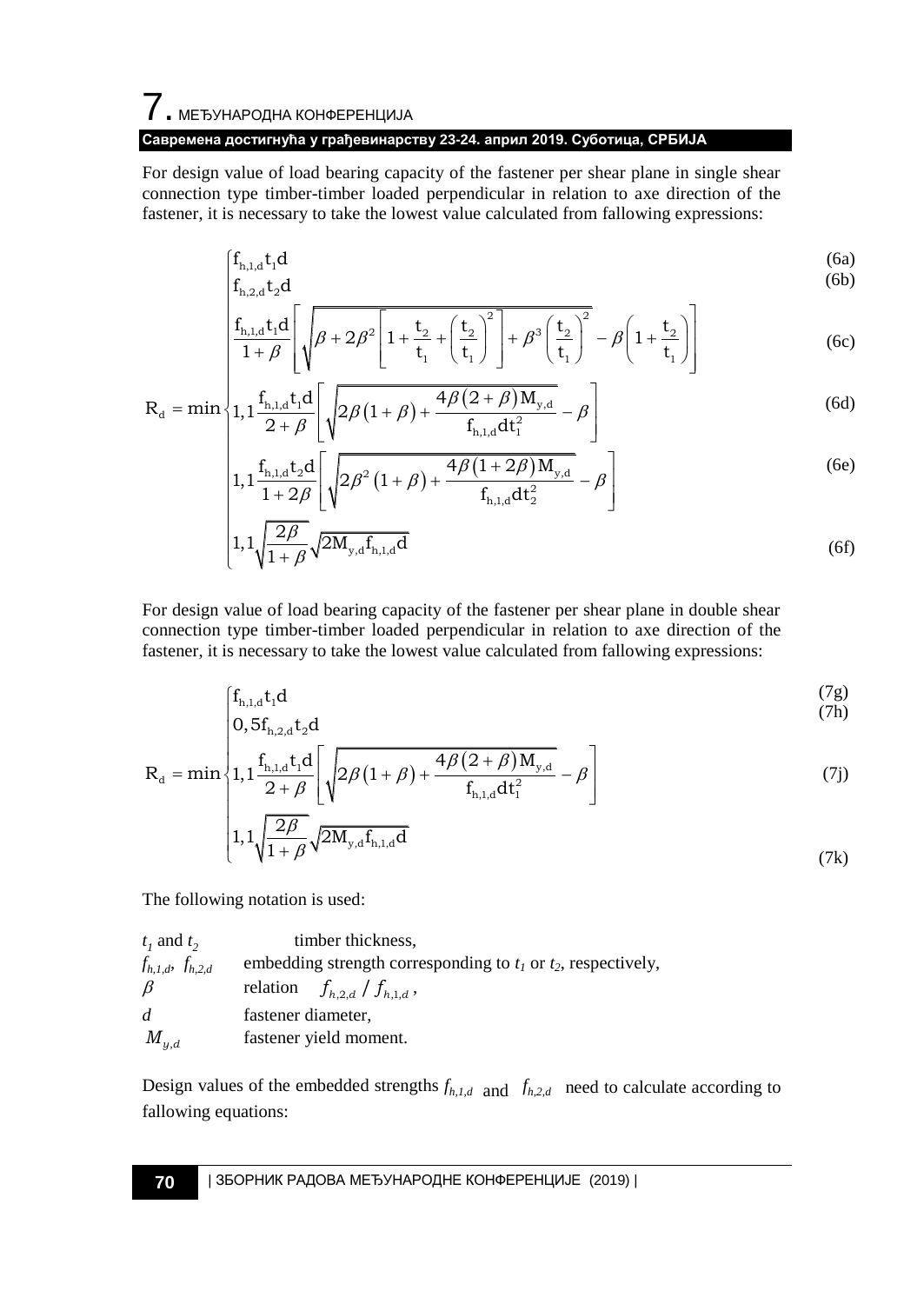#### 7 th INTERNATIONAL CONFERENCE

**Contemporary achievements in civil engineering 23-24. April 2019. Subotica, SERBIA**

$$
f_{h,1,d} = k_{\text{mod},1} \cdot f_{h,1,k} / \gamma_m, \qquad f_{h,2,d} = k_{\text{mod},2} \cdot f_{h,2,k} / \gamma_m
$$
 (8a,b)

Design value of a fastener yield moment needs to calculate according to fallowing expression:

$$
M_{y,d} = M_{y,k} / \gamma_m, \qquad (9)
$$

For design value of load bearing capacity of the fastener per shear plane in single shear steel-to-timber connection, with thickness of steel plate,  $t \leq 0.5d$  loaded perpendicular in relation to axe direction of the fastener, it is necessary to take the lowest value calculated from fallowing expressions:

$$
R_{d} = \min \left\{ \left( \sqrt{2} - 1 \right) f_{h,1,d} t_{1} d \right\}
$$
\n(10a)

$$
d = min \left\{ 1, 1, \sqrt{2M_{y,d}} f_{h,1,d} d \right\}
$$
 (10b)

For the thickness of steel plate,  $t > d$ , to use next expressions in the same sense:

$$
R_{d} = min \begin{cases} 1, 1f_{h,1,d}t_{1}d \cdot \left(\sqrt{2 + \frac{4M_{y,d}}{f_{h,1,d}dt_{1}^{2}}} - 1\right) \\ 1, 5\sqrt{2M_{y,d}f_{h,1,d}d} \end{cases}
$$
(10c)

*Figure 4. Single shear and double shear steel plate-to-timber connections*

For design value of load bearing capacity of the fastener per shear plane in double shear steel-to-timber connection, where the thick steel plate is between timber elements, loaded perpendicular in relation to axe direction of the fastener, it is necessary to take the lowest value calculated from fallowing expressions:

$$
\left[1, 1f_{h,1,d}t_1d\right] \tag{10e}
$$

$$
R_{d} = min \begin{cases} 1, \Pi_{h,1,d} t_{1} d \\ 1, 1 f_{h,1,d} t_{1} d \left( \sqrt{2 + \frac{4M_{y,d}}{f_{h,1,d} dt_{1}^{2}}} - 1 \right) \end{cases}
$$
(10f)

$$
\left(1,5\sqrt{2M_{y,d}}\mathbf{f}_{h,1,d}\mathbf{d}\right) \tag{10g}
$$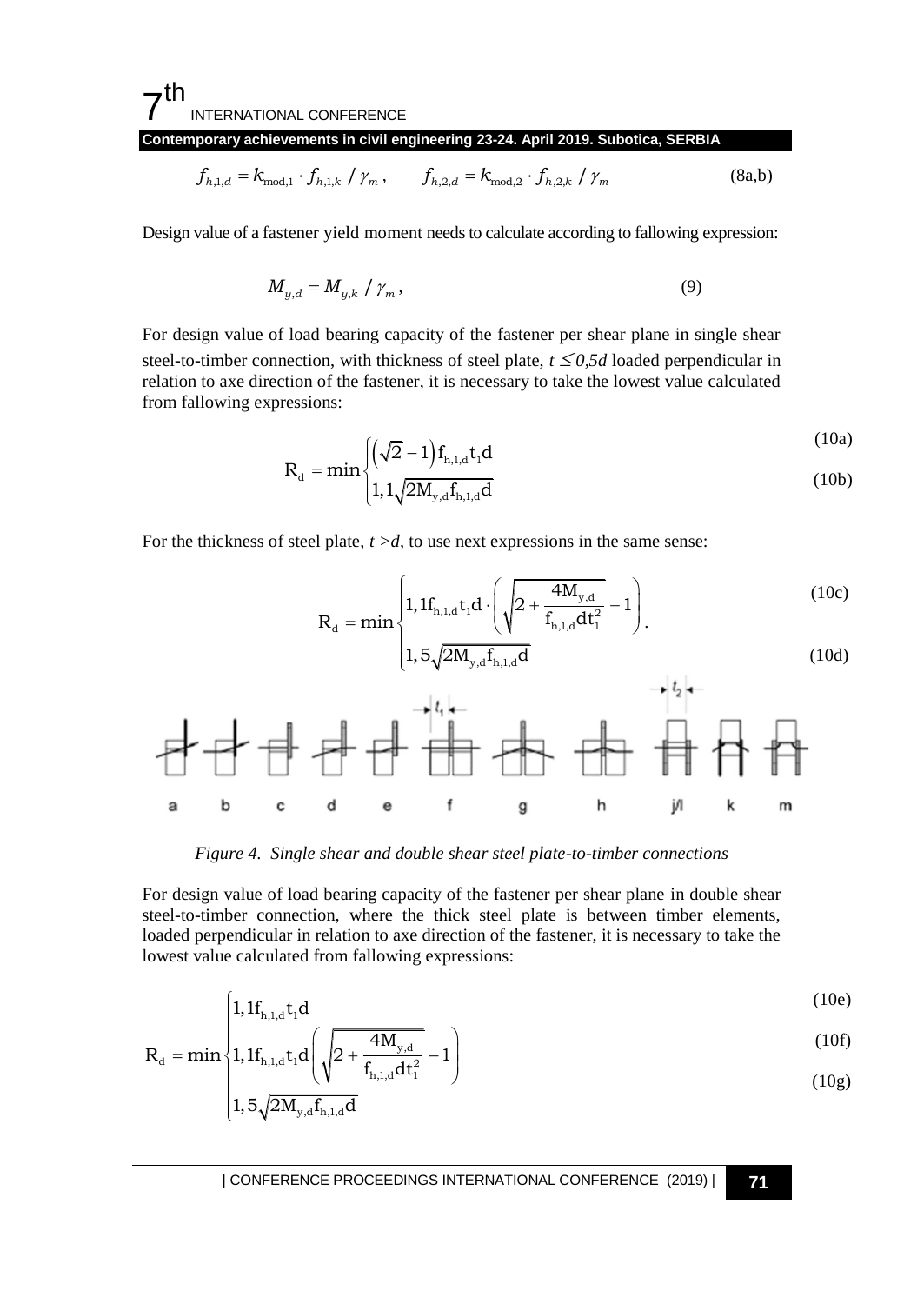For design value of load bearing capacity of the fastener per shear plane in double shear steel-to-timber connection, where both thick steel plates are outward (figure 5h,j) loaded perpendicular in relation to axe direction of the fastener, it is necessary to take the lowest value calculated from fallowing expressions:

$$
R_{d} = min \begin{cases} 0, 5f_{h,2,d}t_{2}d \\ 1, 1\sqrt{2M_{y,d}f_{h,1,d}d} \end{cases}
$$
 (10h) (10j)

### **3. ANALYSIS OF SOME EXAMPLES OF BUILDINGS WITH OPTIMALLY DESIGNED CONNECTIONS OF TIMBER STRUCTURAL ELEMENTS**

Figure 5, shows the 3D model of the object (the object "A"), which is currently in the execution phase and whose construction is in everything from glued laminated timber (GL). The object is of a specific form, with columns of different heights in different construction directions and roof beams of an asymmetric tappered form with variable geometry due to the variables of their spans. The beams are in the static sense of the simple beam and with spans from 18-22,0m. Columns are spaced and have a complex cross-section. Timber structure must also carry two industrial crane with spans of 18m and 22m and carrying capacity up to 5 tons. The length of the building is 20-24m, and the width is 50m. The secondary roof structure is of the dimensions of the cross-section of the rafters, and they are, in a static sense, simple beams, but in certain parts, the cantilever beams.



*Figure 5. 3D model of timber structure (building ,,A"")*

In Figures 6., 7a, b, c, d, the complexity of the connections between the spaced columns, the roof beams and the second-row roof beams are crossed in certain areas of the construction of the "A" object. The usual solutions involve the application of steel striped profiles and connecting fasteners.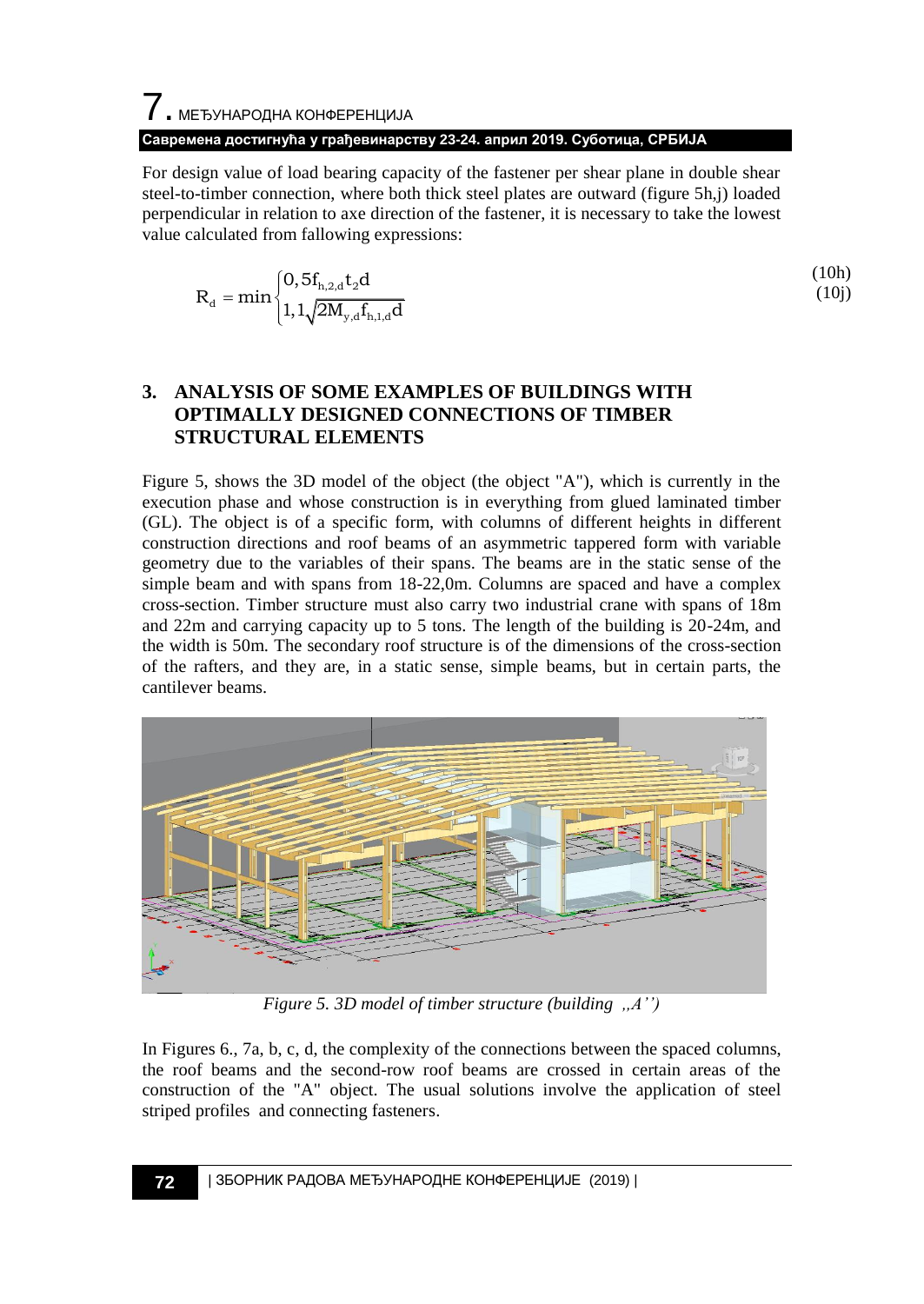# $7<sup>th</sup>$ INTERNATIONAL CONFERENCE

**Contemporary achievements in civil engineering 23-24. April 2019. Subotica, SERBIA**



*Figure 6. 3D model of complex connection of structural timber elements-Connection 1 (C1)*



*Figure 7a,b,c,d. Decomposition of complex connection of structural timber elements* 

Figure 9. shows a very practical way of connecting continual rafters and main roof beam of industrial hall- building ,,B"". In the upper, pressed zone of the roof beam, notches of the cross-sectional dimensions of the rafters are created, the rafters are embedded in these notches and attached with two self-embedded screws of a certain length. In this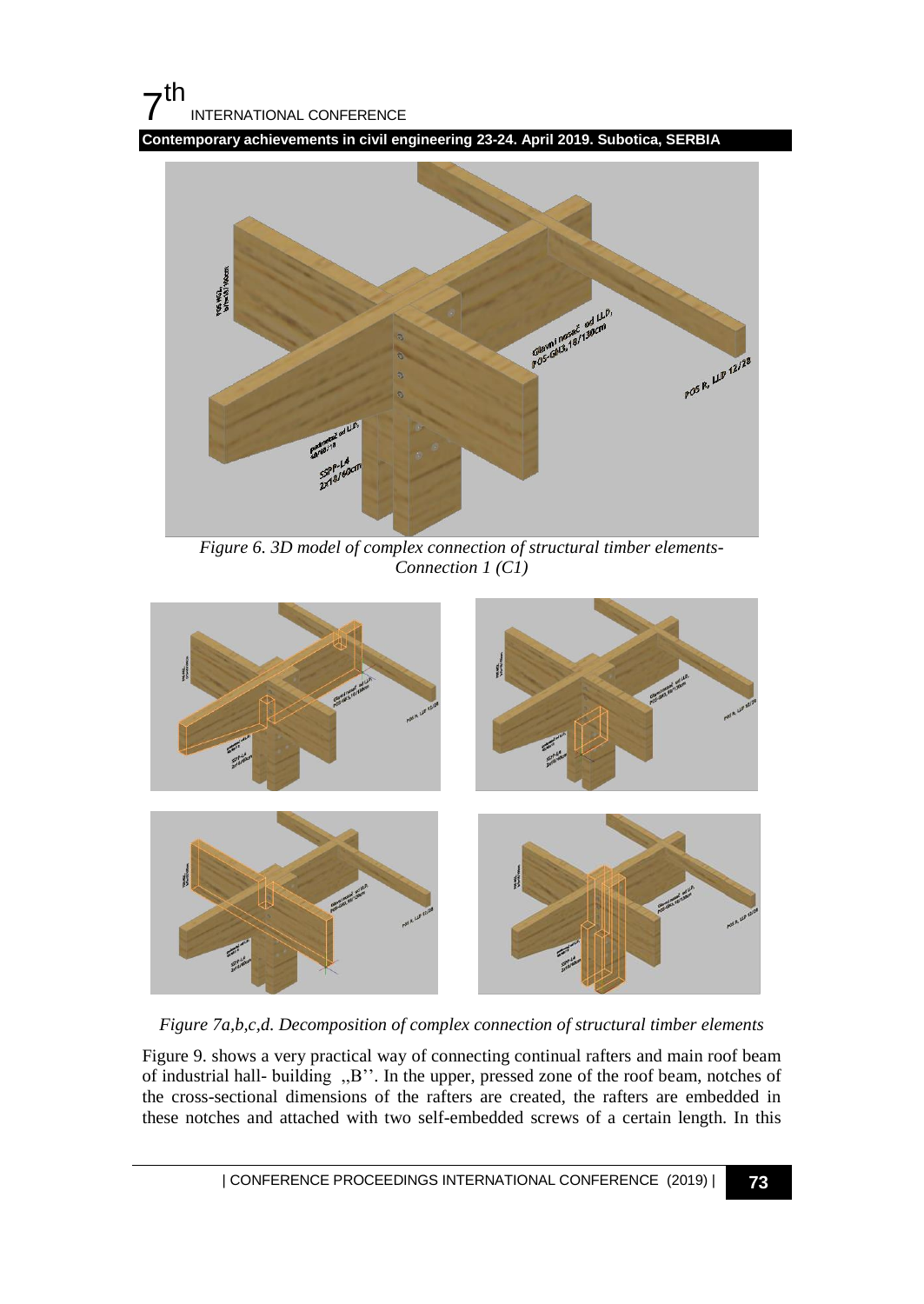# 7. МЕЂУНАРОДНА КОНФЕРЕНЦИЈА **Савремена достигнућа у грађевинарству 23-24. април 2019. Суботица, СРБИЈА**

way, a safe connection of the main and secondary roof structural elements is obtained without the use of standard steel fittings, steel "slippers". In this way, it saves the materials in the time of construction. When creating such connections, if the height of the main roof beam is optimal, the beam in which the notches are made, it is necessary to check the stress state of the compression perpendicular to the grain in the contact of the lateral sides of the rafter and the vertical sides of the notch. In certain extreme calculating analyses, this method can also be considered as a process of timber coupling with timber.



*Figure 8. Erection of timber structures of industrial hall ,,B""*



*Figure 9. Connection of main roof timber beam and rafters- Connection 2 (C2)*

The connection of the upper ends of the calcareous columns and roof beams can be solved simply by the procedure shown in Figure 7. By examining the geometry of the elements and their fitting, which takes into account the installation of the facade lining, in accordance with the results of the static-dynamic analysis, an optimal solution of the connection of such elements without the use of a steel fitting is achieved.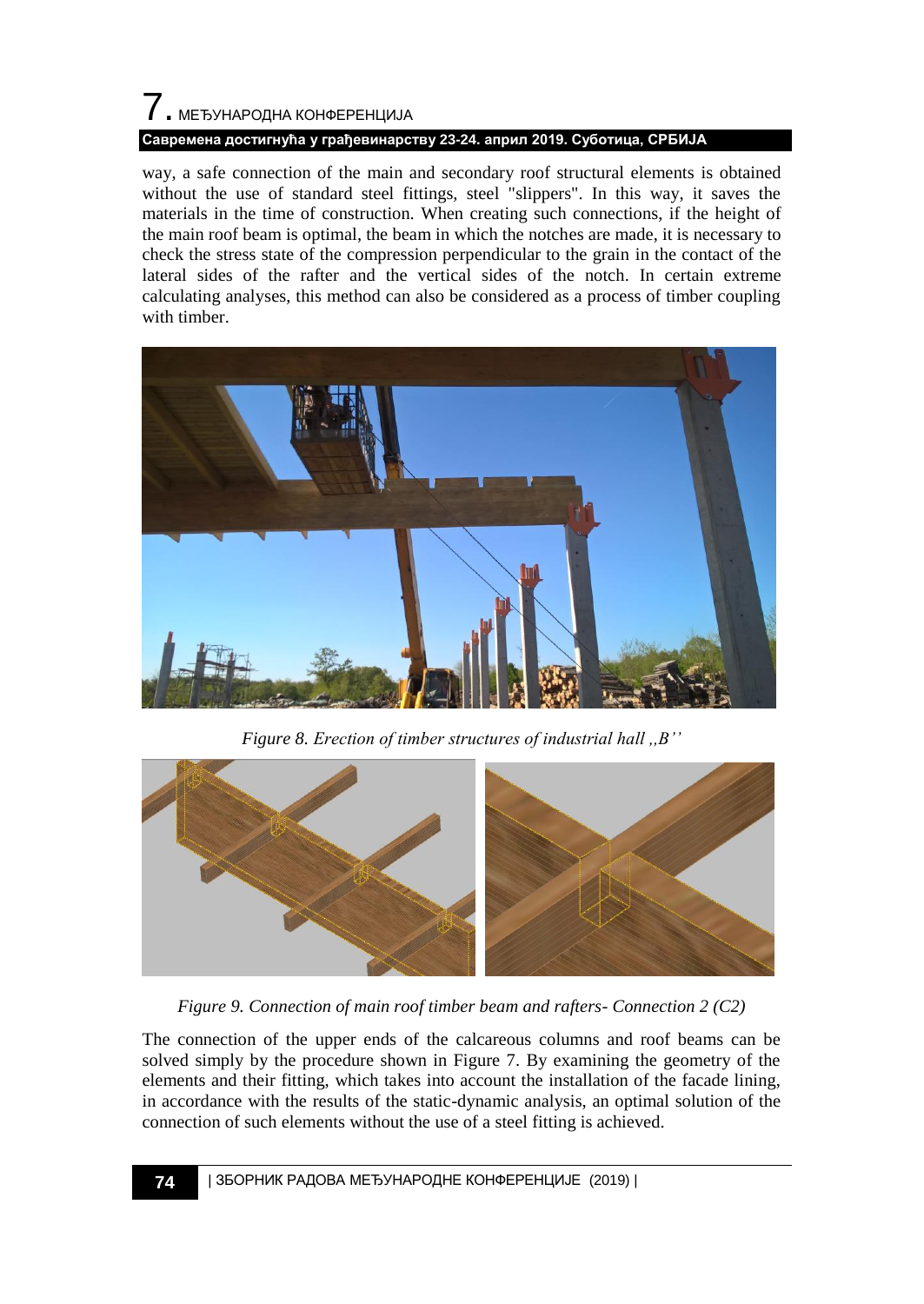# $7<sup>th</sup>$ INTERNATIONAL CONFERENCE

**Contemporary achievements in civil engineering 23-24. April 2019. Subotica, SERBIA**



*Figure 10. Connection of main roof timber beam and rafters-Connection 3(C3)*

The following table shows the comparative cost of classic (connections made by steel profiled elements) and design and construction enhanced connections of the main and secondary carriers of the roof structure of the building "B" (details of C2 and C3) and the connections marked with the code C1 characteristic of the structure of the building ,,A ''.

| Details                                | C1            |            | C <sub>2</sub> |            | C <sub>3</sub> |            |
|----------------------------------------|---------------|------------|----------------|------------|----------------|------------|
|                                        | with<br>steel | with       | with steel     | with       | with           | with       |
|                                        | elements      | fasteners, | elements       | fasteners, | steel          | fasteners, |
|                                        |               | only       |                | only       | elements       | only       |
| <b>Building</b><br>$, \underline{A}$ " | 4800,00       | 1400,00    | 3000,00        | 100,00     | 480,00         | 150,00     |
| <b>Building</b><br>$B^{\prime\prime}$  |               |            | 3000,00        | 100,00     | 480,00         | 150,00     |

### **4. CONCLUSION**

This paper deals with very important practical facts that we need for optimal calculation and projecting connections between structural timber elements with a tendency "how to reduce steel in timber structures?" In calculating observations a new fashioned designed concept, Eurocode 5, based on the ultimate limit states and serviceability limit states, here is applied. In optimally designed and well determined timber constructions, dedication to the design and creation of details of structural elements is unavoidable. The significant differences in the costs of building objects "A" and "B" based on the displayed solutions of connections lead to the correctness of this approach.

### **REFERENCES**

[1] H. J. Blaß, A. Bienhaus, V. Krämer: Effective Bending capacity of dowel-type fasteners" CIB-W18/33-7-5, Working Commission W18-Timber Structures, Meeting Thirty-three, Delft, Netherlands, August 2000.